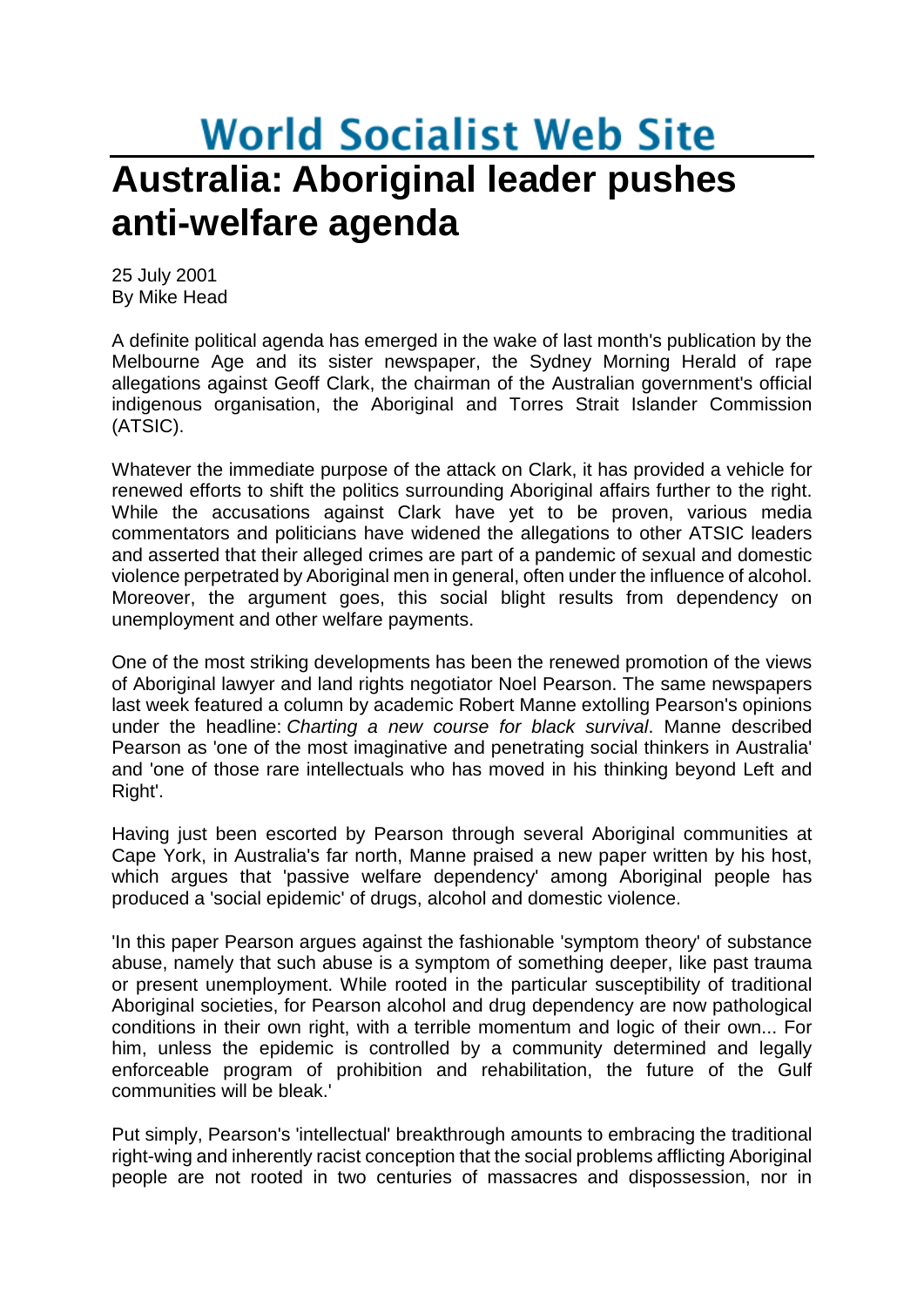continuing economic deprivation and joblessness, but in a unique susceptibility to drunkenness and drug addiction. Pearson's solutions echo the old colonial and religious nostrums that saw Aboriginal people removed from their lands and consigned to tightly-controlled church missions and government-run reserves.

Manne, who edited Quadrant, an anti-communist magazine of social comment and literary review, between 1989 and 1997, is regarded as an influential figure in academic and political circles. He is a regular columnist in the Fairfax press, author of several books on conservative politics and communism and editor of the recently launched Australian Quarterly. In recent years, he has sought to shed his Cold War anti-communist image, labelled himself a social democrat and become a critic of government policy.

Pearson's themes were amplified by another prominent media figure, Maxine McKew, in an interview for the Bulletin, the news magazine published by Australia's second biggest media magnate Kerry Packer. One of McKew's featured *lunch with* interviews, it was given front-page treatment under the headline: *Noel Pearson speaks out-Our Problem and How to Fix It.*

According to McKew, Pearson is 'tired of libertarian permissiveness' and sums up the root problem of Aboriginal people in three words: 'It's the grog.' His statements would not sound out of place in any corporate boardroom. 'Salvation won't come on a plate...We have a lot to learn from the conservatives about social uplift and economic inclusion... Aboriginal people will accept that they need to take responsibility for their own self-determination.'

Toward the end of the interview, McKew turns to Pearson's proposals and warns her readers: 'Libertarians should stop reading now because Pearson's preferred methods bear a striking resemblance to the authoritarian and absolutist regime of the Lutheran missionaries who used to run places such as Hopevale [Pearson's home community].'

Pearson's solution is essentially a law and order call for the boosting of police repression against Aboriginal people. 'He wants to ramp up the policing in the communities,' McKew writes. 'He wants a zero tolerance attitude towards the dealers in the streets of Cairns who are pushing both marijuana and heroin onto children. As for the communities, he's pushing them to trial prohibition.'

Across Australia, Aborigines are already imprisoned at some 20 times the rate of non-Aboriginal people, and more than 200 Aboriginal prisoners have died in police and prison custody over the past two decades. Pearson's prescription would undoubtedly see that toll rise-without the slightest improvement of the social conditions confronting Aboriginal people.

## **Attack on welfare**

His latest pronouncements take further the attack on the right to welfare that he first launched in 1999. His position is based on the crude assertion that Aboriginal people are to blame for their own social deprivation-including some of the worst health outcomes in the world, extremely poor levels of education, lack of access to basic facilities such as running water in some communities and unemployment and poverty rates several times the national averages.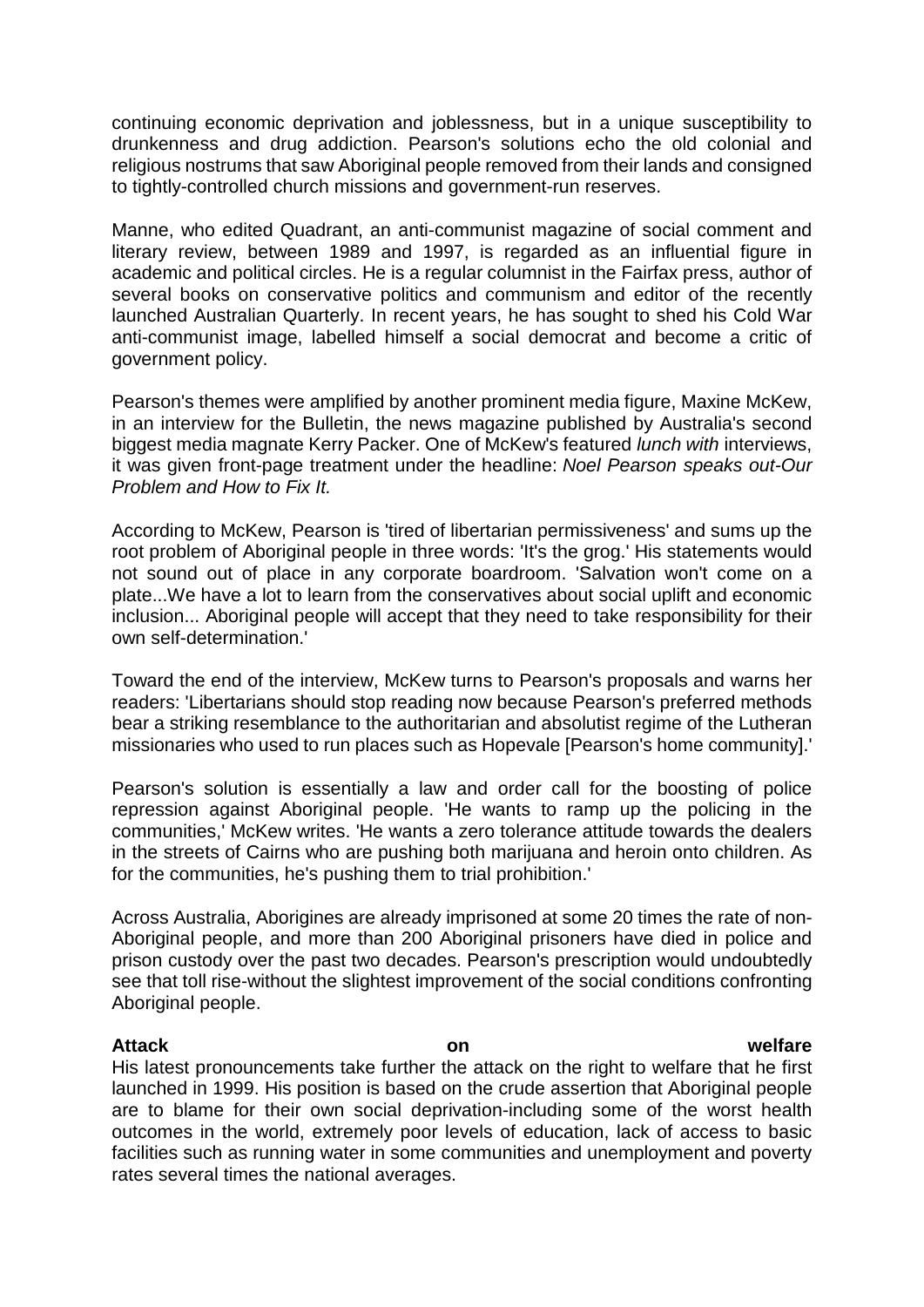Over the past 20 years, Aboriginal communities have also been used as testing grounds for universal 'work-for-the-dole' schemes, now being imposed on the unemployed more generally. Starting in 1978, jobless Aboriginal workers were forced into the Community Development Employment Program (CDEP), under which they were obliged to labour on local projects, supervised by well-to-do Aboriginal bureaucrats. While Aboriginal officials prospered and launched businesses, those who refused to work at their direction were stripped of social security benefits and often banished from the community. Such is the reality of 'passive welfare dependency'.

The elevation of Pearson and other privileged leaders in recent years is bound up with a shift to the encouragement of a new layer of Aboriginal entrepreneurs. Under the banner of 'self-determination,' black business people have emerged, preaching private enterprise as the answer to poverty. In reality, this grasping layer has profited at the expense of Aboriginal workers. The resulting class polarisation has been accelerated by the creation in the early 1990s of 'native title' land rights, converting communal land relationships into a new form of private property, which has been used to form lucrative partnerships with mining and pastoral companies.

Sitting astride this growing social divide has been the federal government's ATSIC, disbursing funds of some \$1.2 billion a year, with a large proportion dedicated to financing the CDEP schemes. Established by the Labor government in the 1980s in order to cultivate an indigenous elite, ATSIC has become increasingly discredited as its programs have only worsened the impoverishment of most Aboriginal people.

ATSIC's corrupt record is now being exploited by government and media figures to call for the dismantling of the welfare and employment programs altogether-paving the way for the full unleashing of market forces in Aboriginal communities-combined with a toughened police regime to deal with the inevitable social catastrophes and unrest.

Three months ago, the Commonwealth Grants Commission handed a report to the Howard government advocating the by-passing of ATSIC in favour of local indigenous bodies that would administer funding in partnership with business operators. Pearson has spearheaded a similar approach on Cape York, using native title rights as a bargaining chip to gain funds and limited employment promises from giant mining companies. He has condemned welfare payments for discouraging Aboriginal participation in what he calls the 'real economy'.

Alongside the promotion of Pearson, some media outlets have seized upon the Clark allegations to call for ATSIC to be shut down altogether, in line with the Grants Commission report. In a June 30 editorial, Rupert Murdoch's Brisbane Courier-Mail urged the government to dismantle ATSIC in the name of providing 'improved, and particularly more relevant representation of indigenous interests'.

ATSIC represents a thin veneer of Aboriginal officials and business people who have benefitted from the official program of 'land rights' and 'indigenous representation'. But the hostility felt toward these bureaucrats among ordinary Aboriginal people is now being utilised to pursue a reactionary, pro-business agenda.

One noteworthy feature of this campaign has been an alliance between right-wing elements, such as Manne and former Aboriginal Affairs Minister John Herron, and left